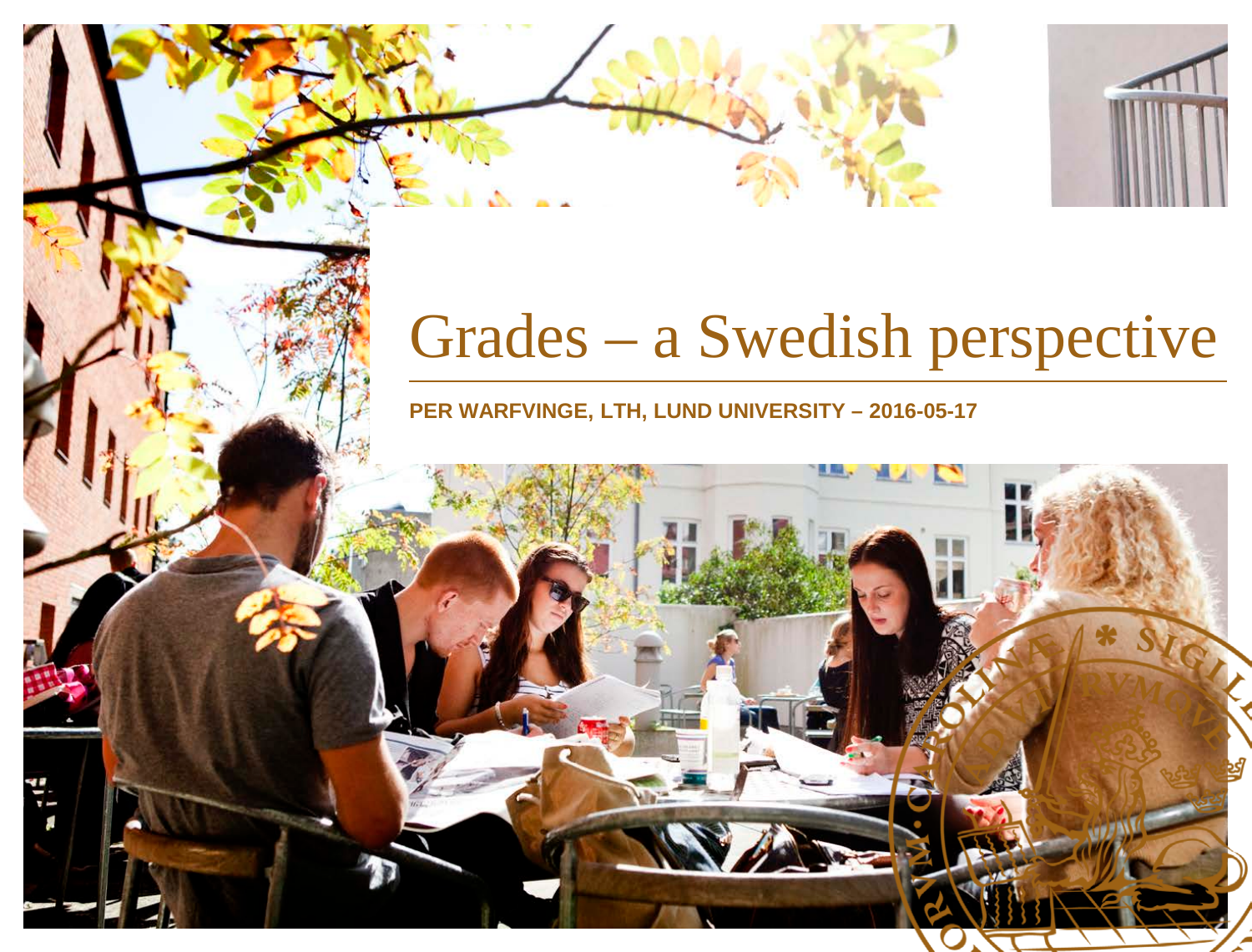#### Themes

- Grading scales in Europe and Sweden
- Grade distribution tables and their use
- Credit hours in Lund

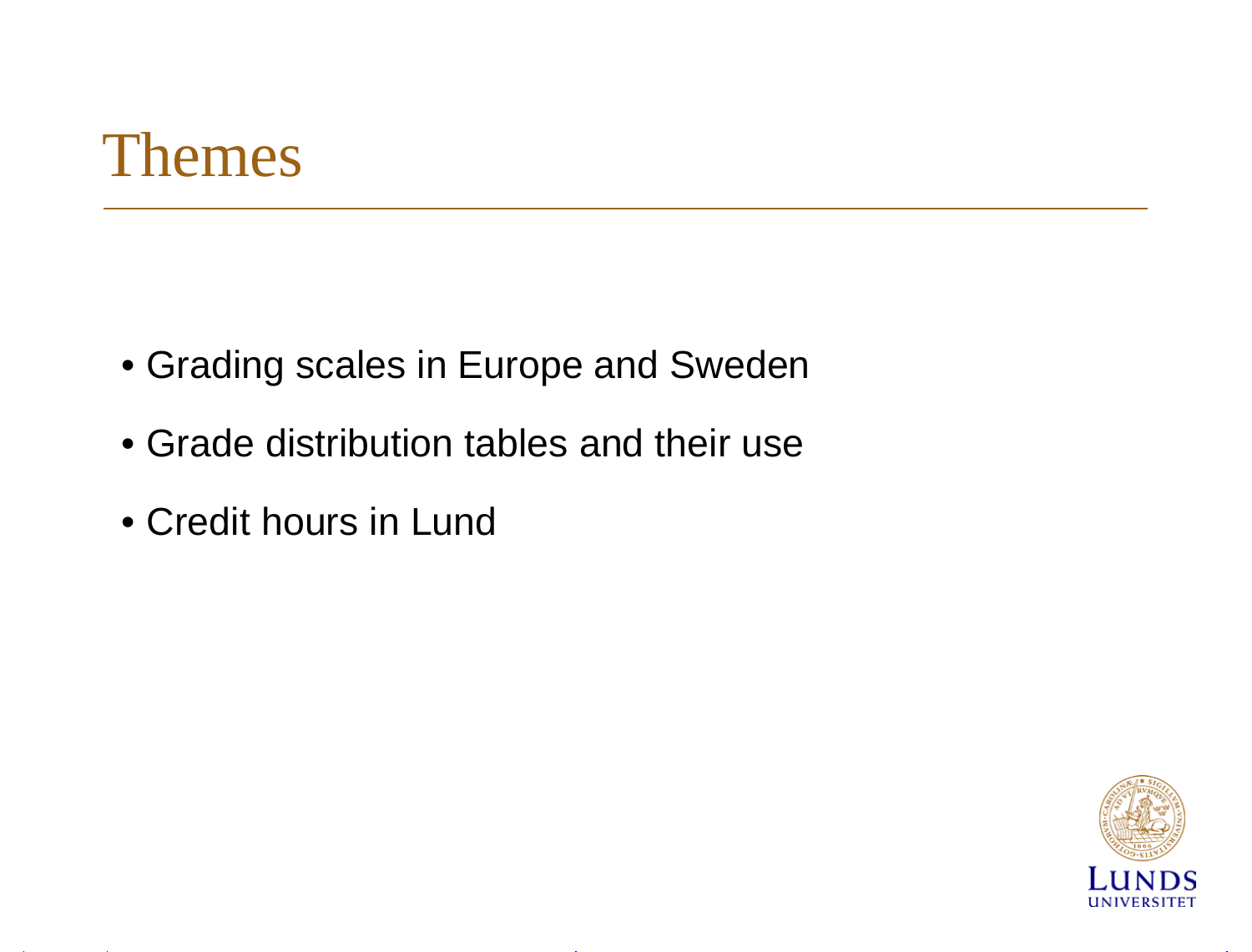# The European picture – a mixed bag

| <b>Country</b> | <b>Fail</b> | <b>Pass (low to high)</b> |
|----------------|-------------|---------------------------|
| Danmark        | $-3,00$     | 02, 4, 7, 10, 12          |
| Finland        | $\Omega$    | $1 - 5$                   |
| France         | $0 - 9.9$   | $10 - 20$                 |
| Germany        | 5           | $4 - 1$                   |
| <b>Italy</b>   | $0 - 17$    | $18 - 30$ con lode        |
| Norway         | F, FX       | $E - A$                   |

https://en.wikipedia.org/wiki/Academic\_grading\_in\_XXXXX

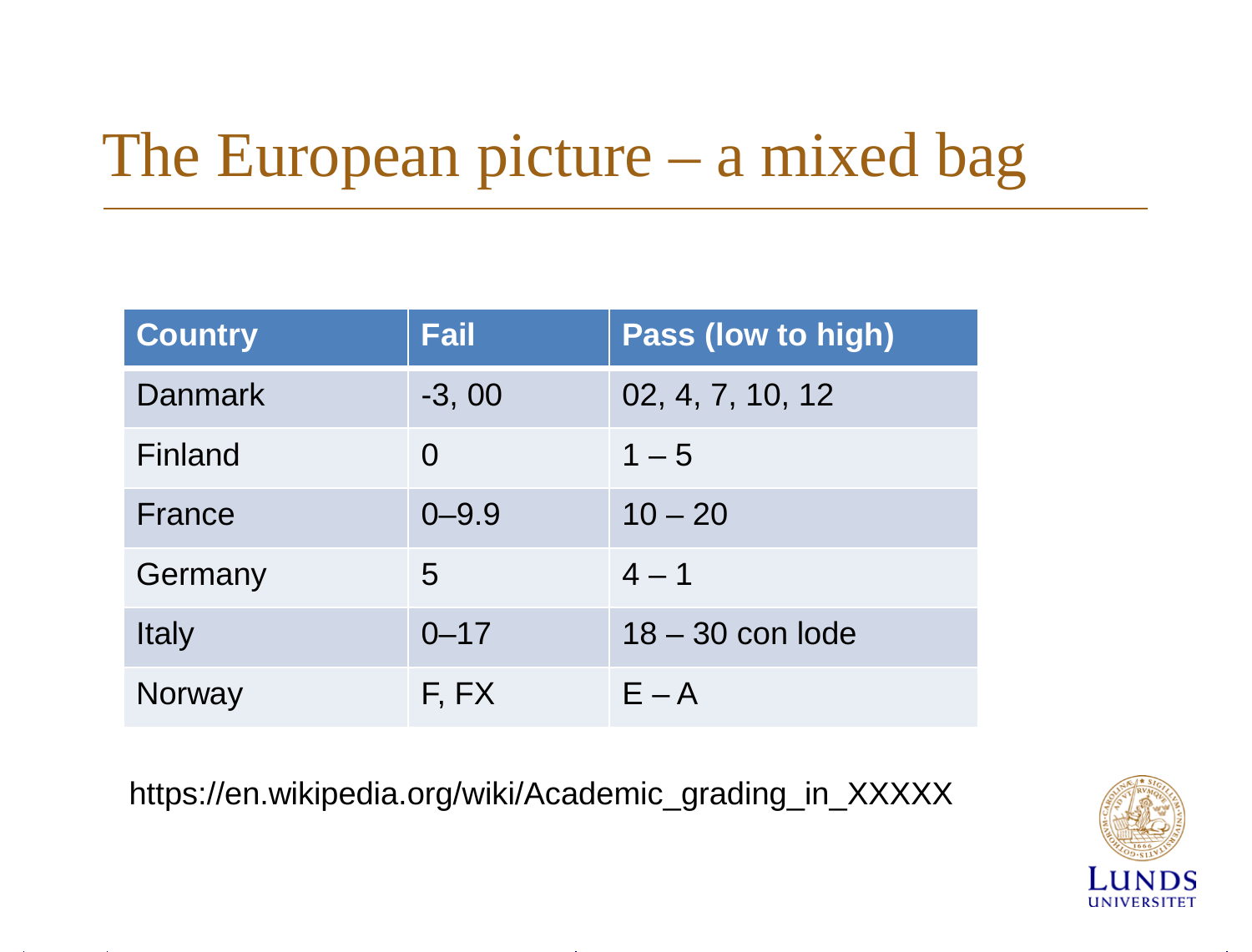## Lund University– clear and simple

| <b>Faculty/College</b>             | <b>Fail</b> | Pass (low to high) |  |
|------------------------------------|-------------|--------------------|--|
| <b>Fine arts</b>                   | U           | G                  |  |
| <b>Science</b>                     | U           | G, VG              |  |
| Social Science (Political science) | U           | $E - A$            |  |
| Social Science (Social studies)    | U           | G, VG              |  |
| Law                                | $\bigcup$   | B, BA, AB          |  |
| <b>Engineering (Engineering)</b>   | U           | $3 - 5$            |  |
| Engineering (Architecture, Design) | $\bigcup$   | G                  |  |
|                                    |             |                    |  |

**UNIVERSITET**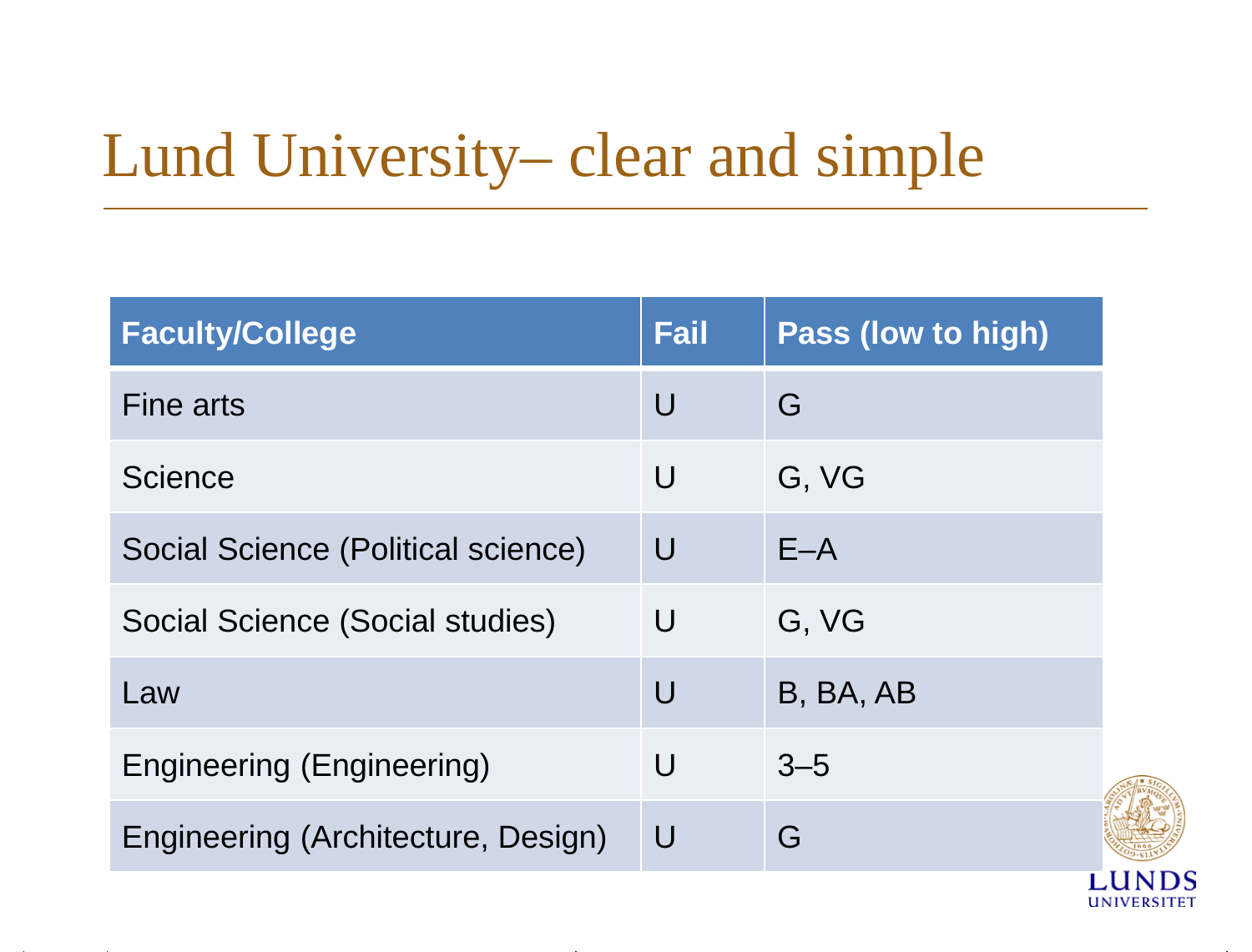### Erasmus Users' Guide

*Due to different cultural and academic traditions, European educational systems have developed not only different national grading scales but also different ways of using them within the same country, in different subject areas or institutions.*

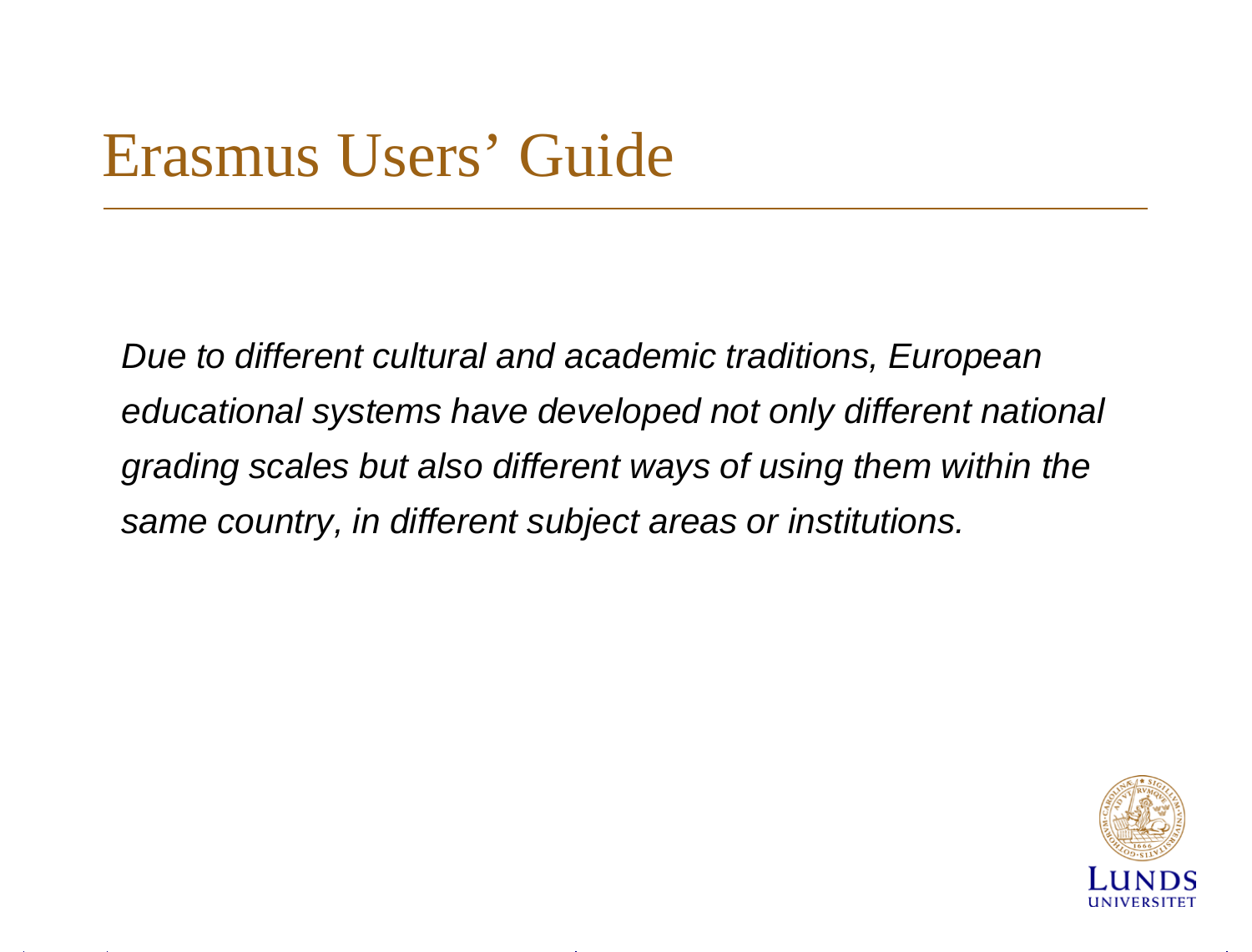## Erasmus Users' Guide

- Transparency so that grades can be properly understood and correctly compared.
- Mobile students have the right to fair treatment.
- Important for further studies and the job market.

- Before: A common grading scale A, B, C, D, E & F, FX
- Now: Grade distribution tables

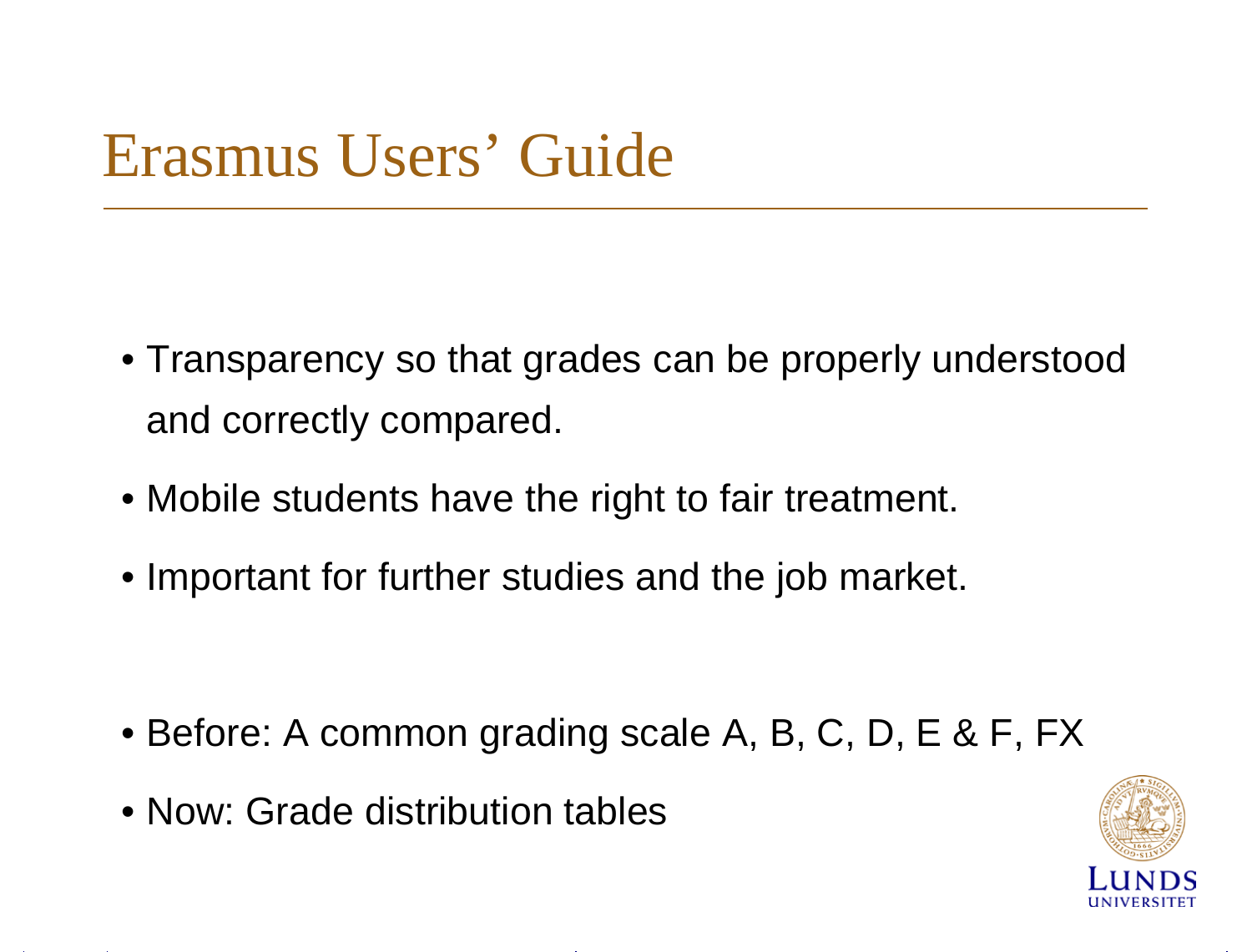#### Erasmus – Grade Distribution

- Percentages of passing grades
- Reference group: University wide, department wide, course level, or whatever is unambiguous and relevant

```
Official Transcript of Records for
CECILIA WARFVINGE
( Civic registration number
                                900404-1688
                                               \lambdaFMA420 Linear Algebra
                                                                             5
                                                                  6.02015 - 03 - 16Grading table:
                           Grade
                                     Number
                                                Percentage
                           5
                                       2151
                                                       22.74
                                       3218
                                                       33.9
                           \mathcal{L}4112
                                                       43.4
KOK012 Organic Chemistry, Basic Course
                                                                  9.05
                                                                                    2015 - 06 - 01Grading table:
                           Grade
                                     Number
                                                Percentage
                           5
                                        122
                                                       10.04
                                        195
                                                       15.9
                           3
                                        908
                                                       74.1
```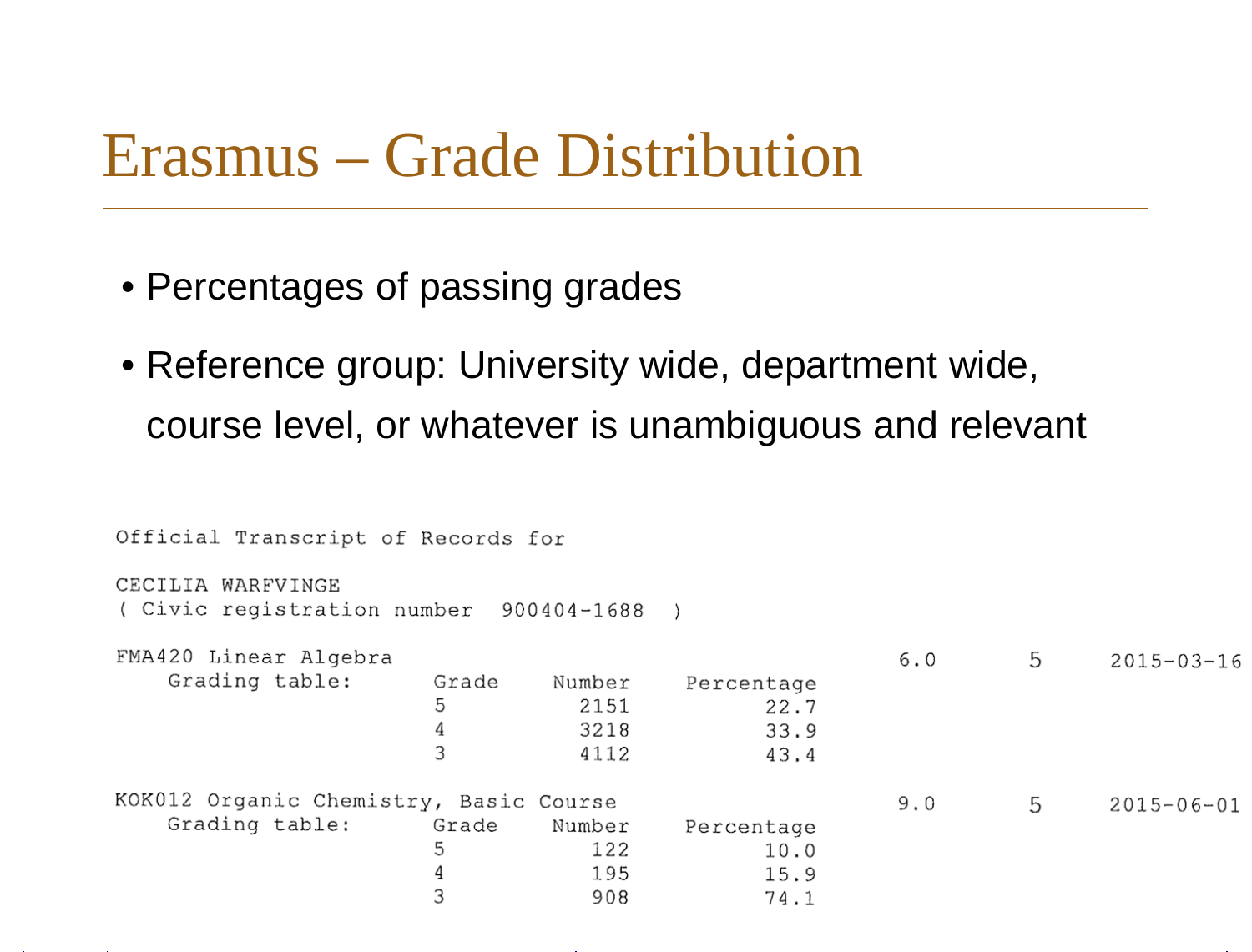#### Bilateral calibration



University of Paris, France ISCED-FCode 023 Languages University of Rome, Italy ISCED-FCode 023 Languages